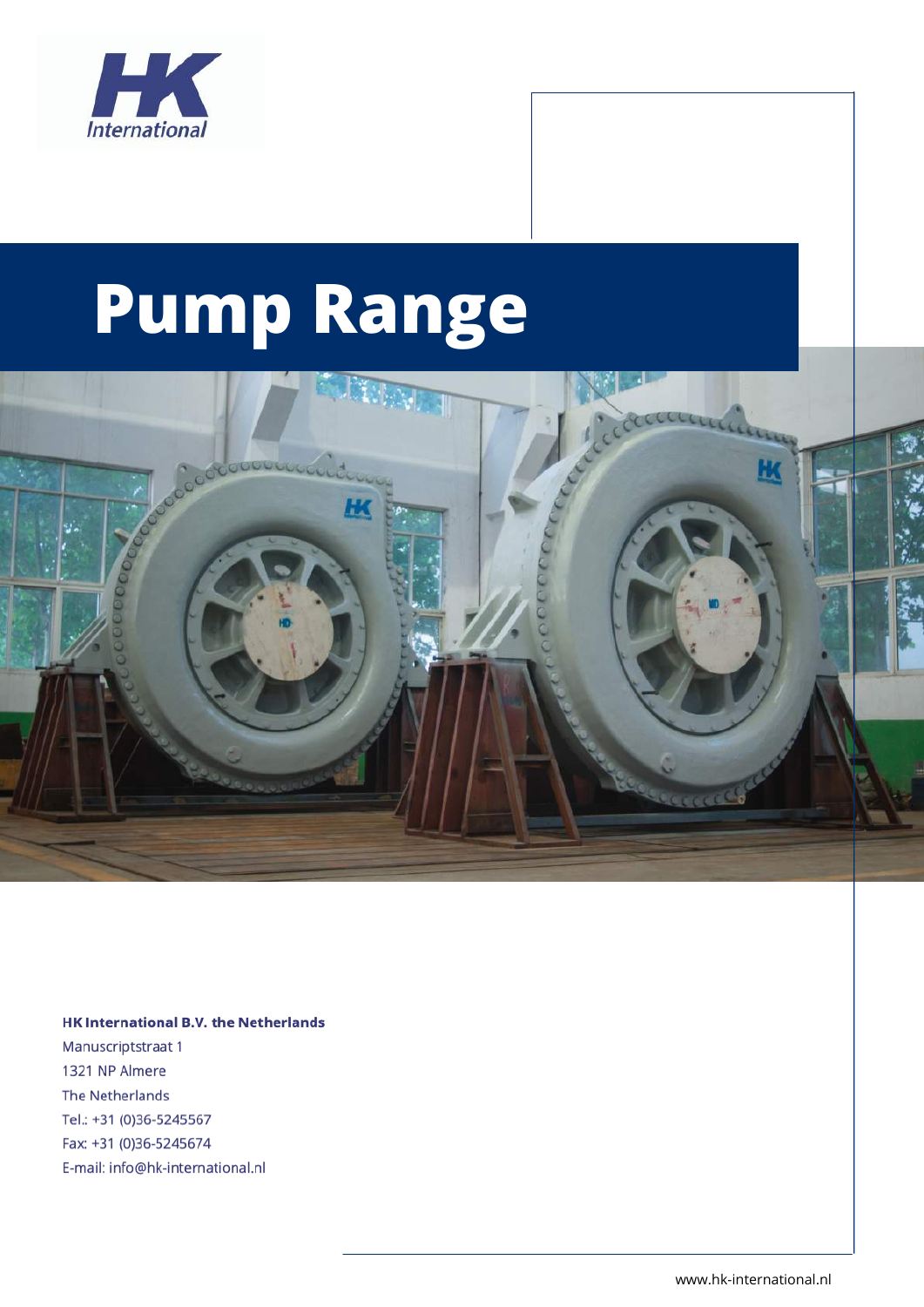

### Dredging Pump

#### Pumps range introduction

Range HK High Efficiency (HE) dredge pumps stand for quality and reliability. Because of our own design, HK International can offer the ideal dredge pump for every need and situation.

Our range of dredge pumps is based on four dredge pump types: low pressure, medium pressure, high pressure, and cutter special dredger.

The minimal amount of wear parts in these dredge pumps results in reduced wear, longer life, and lower maintenance which translates into less downtime and significant cost savings.

To accomplish these goals only very high quality, wear-resistant materials with a hardness above 60HRC are used for the wear parts.

All dredging pumps are purposely developed for the dredging industry and tailored to the client's specific needs and requirements.

#### **Instructions**

The charts showed in this document show the relation between flow and manometric head for HK pumps in the working range for each pump. To choose a suitable pump, the optimum duty point with water should be located in the dark blue area of each chart. Depending on the situation a bigger or smaller pump can be selected.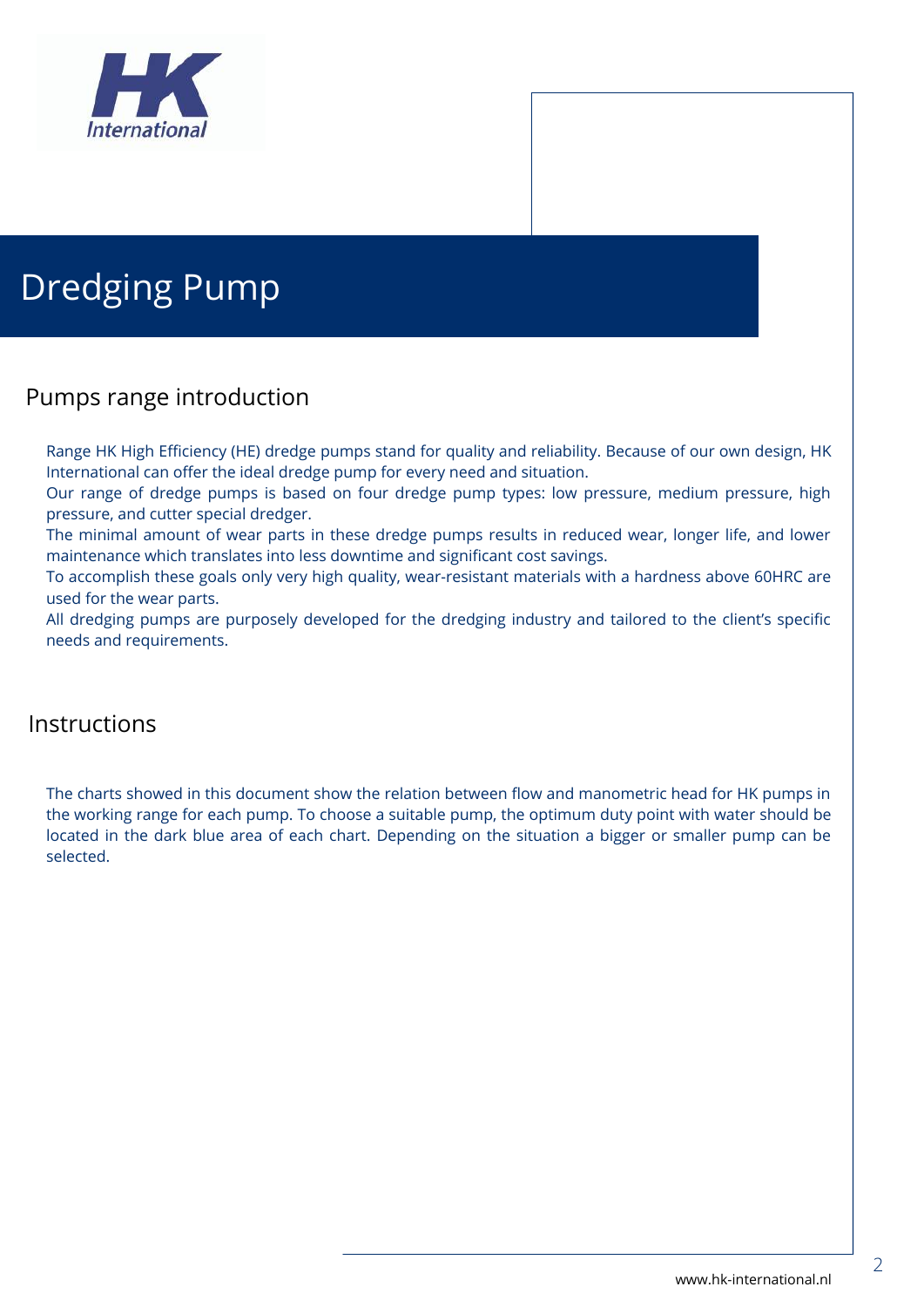

#### HE HK Low-Pressure Pumps

HE HK Low-pressure pumps can be used:

- Inboard pump in TSHD when only loading dredging is required.
- CSD submerged pump in series with an inboard pump for big depths.
- CSD submerged pump in combination with one or two inboard pumps for long discharge distances.

This kind of pump can be delivered with 3 blades, to keep the ball passage as large as possible, or 4 blades to range more pressure.

|                  |                 |     |    |     |      |     |      | Weight | <b>Bearing</b> |      |      |      |      |     |     |      |       |              |
|------------------|-----------------|-----|----|-----|------|-----|------|--------|----------------|------|------|------|------|-----|-----|------|-------|--------------|
| <b>Pump Type</b> |                 |     |    |     | A    | в   | c    | D      | E              | F    | G    | н    |      | J   | κ   | L    | Pump  | block        |
|                  |                 |     |    |     | mm   | mm  | mm   | mm     | mm             | mm   | mm   | mm   | mm   | m   | mm  | mm   | kg    | <b>Type</b>  |
|                  |                 |     |    |     |      |     |      |        |                |      |      |      |      |     |     |      |       |              |
| HK-HE            | 3LS             | 52  | 14 | 30  | 520  | 140 | 300  | 245    | 403            | 478  | 984  | 556  | 535  | 110 | 400 | 850  | 1750  | <b>BD160</b> |
| HK-HE            | 3 <sub>LS</sub> | 61  | 16 | 35  | 610  | 160 | 350  | 285    | 456            | 523  | 1119 | 571  | 625  | 120 | 430 | 900  | 2050  | BD160        |
| HK-HE            | 3LS             | 70  | 18 | 40  | 700  | 180 | 400  | 315    | 546            | 616  | 1394 | 632  | 710  | 130 | 460 | 950  | 2300  | BD160        |
| HK-HE            | 3 <sub>LS</sub> | 79  | 20 | 45  | 790  | 200 | 450  | 355    | 607            | 684  | 1547 | 658  | 780  | 140 | 490 | 1050 | 2650  | <b>BD160</b> |
| HK-HE            | 3 <sub>LS</sub> | 88  | 22 | 50  | 880  | 220 | 500  | 385    | 695            | 765  | 1844 | 689  | 835  | 150 | 530 | 1195 | 3240  | <b>BD200</b> |
| HK-HE            | 3LS             | 97  | 24 | 55  | 970  | 240 | 550  | 425    | 740            | 847  | 1936 | 725  | 923  | 165 | 570 | 1250 | 3800  | BD200        |
| HK-HE            | 3LS             | 106 | 26 | 60  | 1060 | 260 | 600  | 455    | 806            | 933  | 2016 | 766  | 1030 | 175 | 620 | 1310 | 5500  | <b>BD200</b> |
| HK-HF            | 3LS 115         |     | 28 | 65  | 1150 | 280 | 650  | 495    | 872            | 1022 | 2175 | 812  | 1115 | 185 | 713 | 1365 | 6250  | BD240        |
| HK-HE            | 3LS 124         |     | 30 | 70  | 1240 | 300 | 700  | 555    | 963            | 1142 | 2336 | 919  | 1213 | 195 | 724 | 1827 | 7450  | BD240        |
| HK-HE            | 3LS 133         |     | 32 | 75  | 1330 | 320 | 750  | 575    | 1030           | 1236 | 2499 | 978  | 1308 | 210 | 734 | 1850 | 8800  | BD280        |
| HK-HE            | 3LS             | 142 | 34 | 80  | 1420 | 340 | 800  | 610    | 1096           | 1250 | 2662 | 1043 | 1397 | 220 | 743 | 1875 | 9750  | BD280        |
| HK-HE            | 3LS 151         |     | 36 | 85  | 1510 | 360 | 850  | 645    | 1161           | 1310 | 2827 | 1113 | 1475 | 230 | 753 | 1910 | 11500 | <b>BD320</b> |
| HK-HE            | 3LS 160         |     | 38 | 90  | 1600 | 380 | 900  | 675    | 1251           | 1390 | 3100 | 1205 | 1535 | 240 | 761 | 1958 | 12200 | BD320        |
| HK-HE            | 3LS 169         |     | 40 | 95  | 1690 | 400 | 950  | 705    | 1321           | 1435 | 3275 | 1265 | 1604 | 255 | 770 | 1990 | 15800 | BD360        |
| HK-HE            | 3LS 178         |     | 42 | 100 | 1780 | 420 | 1000 | 755    | 1390           | 1540 | 3450 | 1325 | 1688 | 265 | 779 | 2100 | 19100 | <b>BD360</b> |
| HK-HE            | 3LS 196         |     | 47 | 110 | 1960 | 470 | 1100 | 825    | 1529           | 1685 | 3799 | 1444 | 1859 | 295 | 796 | 2200 | 25800 | BD400        |
| HK-HE            | 31S             | 214 | 51 | 120 | 2140 | 510 | 1200 | 900    | 1667           | 1830 | 4149 | 1562 | 2035 | 315 | 813 | 2392 | 32500 | <b>BD460</b> |

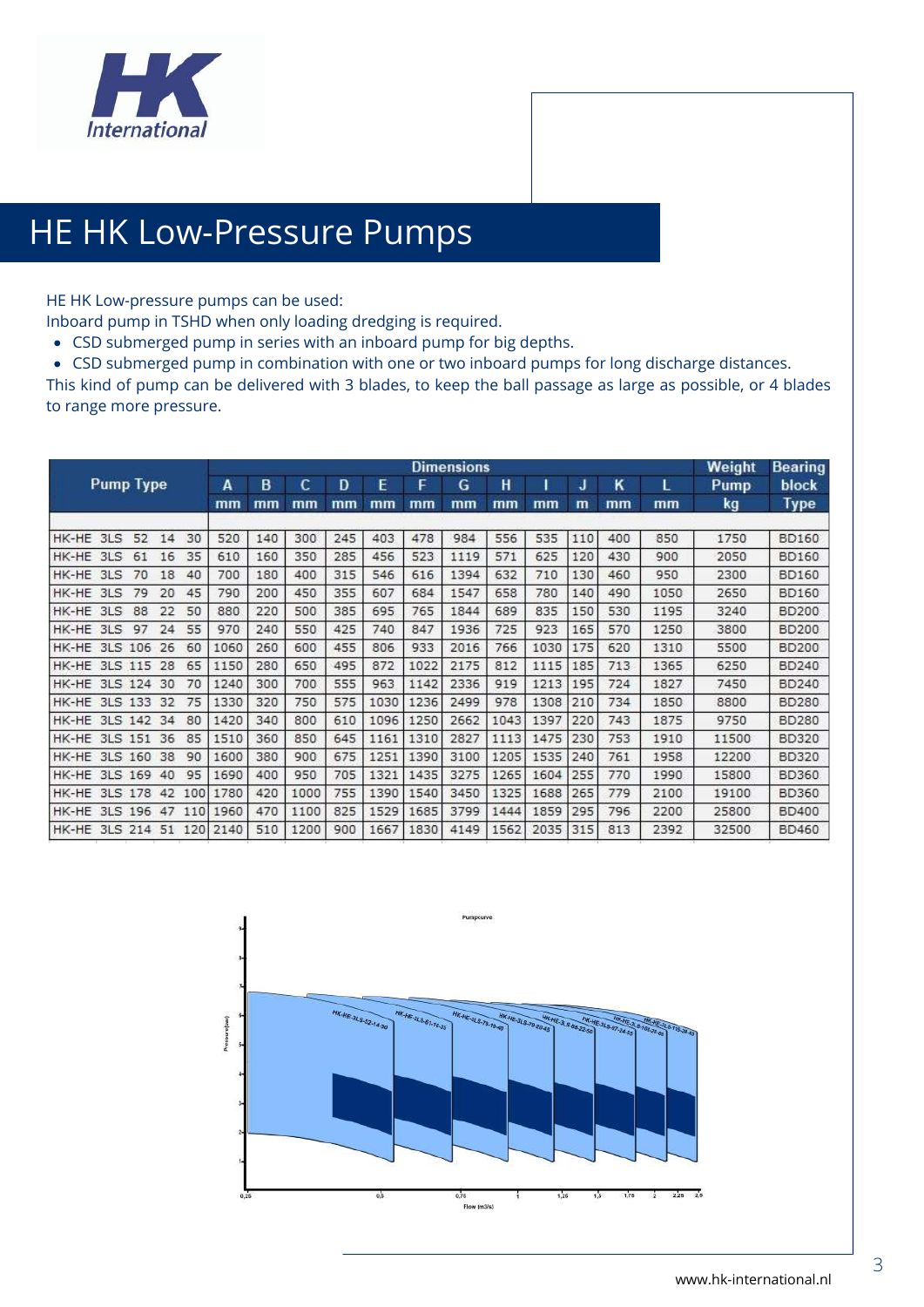

# HE HK Low-Pressure Pumps

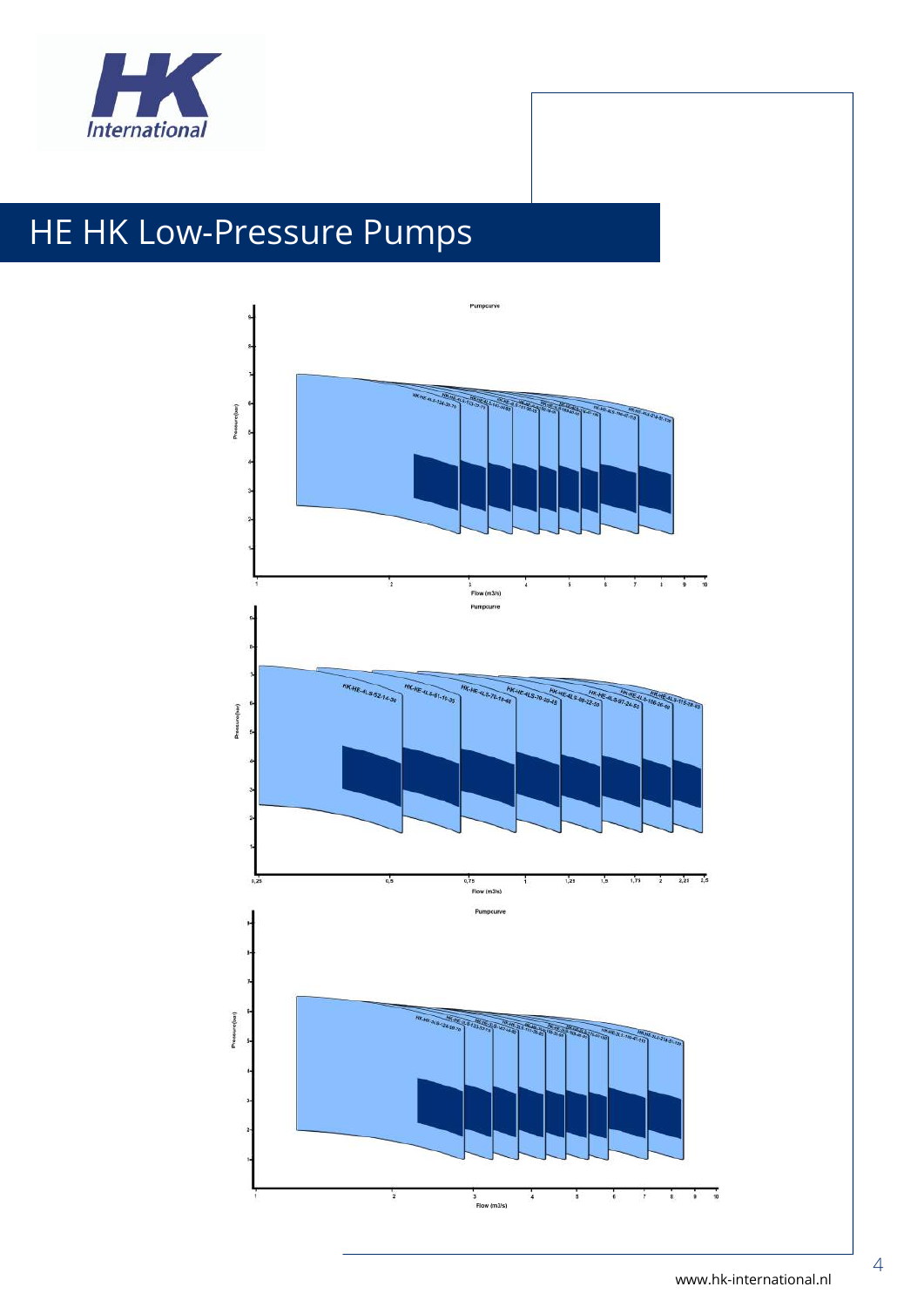

#### HE HK Medium-Pressure Pumps

HE HK Medium-pressure pumps can be used:

- TSHD inboard pump for trailing, pumping ashore, or rainbowing due to lightness.
- Submerged pump or inboard pump for a small Cutter Suction Dredger.
- As submerged or inboard in combination with high pressure pumps in CSD when long discharge distances required. A combination of these pumps is the most suitable solution for pumping sand.

This kind of pump can be delivered with 3 blades, to keep the ball passage as large as possible, or 4 blades to range more pressure.

|           |     |     |    |     |      |     |      |      |      |      | <b>Dimensions</b> |      |      |     |      |         | Weight | <b>Bearin</b> |
|-----------|-----|-----|----|-----|------|-----|------|------|------|------|-------------------|------|------|-----|------|---------|--------|---------------|
| Pump Type |     |     | A  | B   | c    | D   | E    | F    | G    | н    |                   | U    | κ    | L   | Pump | g block |        |               |
|           |     |     |    |     | mm   | mm  | mm   | mm   | mm   | mm   | mm                | mm   | mm   | mm  | mm   | mm      | kg     | <b>Type</b>   |
| HK-HE     | 3MS | 62  | 14 | 30  | 620  | 140 | 300  | 280  | 445  | 500  | 1060              | 573  | 599  | 110 | 400  | 850     | 2000   | BD160         |
| HK-HE     | 3MS | 72  | 16 | 35  | 720  | 160 | 350  | 320  | 504  | 535  | 1202              | 596  | 649  | 120 | 430  | 900     | 2300   | BD160         |
| HK-HE     | 3MS | 82  | 18 | 40  | 820  | 180 | 400  | 370  | 566  | 620  | 1346              | 624  | 719  | 130 | 460  | 950     | 2730   | <b>BD160</b>  |
| HK-HE     | 3MS | 92  | 20 | 45  | 920  | 200 | 450  | 410  | 636  | 700  | 1506              | 665  | 810  | 140 | 490  | 1050    | 3300   | <b>BD200</b>  |
| HK-HE     | 3MS | 102 | 22 | 50  | 1020 | 220 | 500  | 450  | 705  | 785  | 1662              | 709  | 908  | 155 | 530  | 1195    | 4250   | <b>BD200</b>  |
| HK-HE     | 3MS | 112 | 24 | 55  | 1120 | 240 | 550  | 510  | 771  | 935  | 1813              | 755  | 1009 | 165 | 570  | 1250    | 5050   | BD240         |
| HK-HE     | 3MS | 122 | 26 | 60  | 1220 | 260 | 600  | 540  | 837  | 940  | 1965              | 808  | 1111 | 175 | 620  | 1310    | 6450   | <b>BD240</b>  |
| HK-HE     | 3MS | 132 | 28 | 65  | 1320 | 280 | 650  | 565  | 904  | 990  | 2119              | 866  | 1210 | 185 | 713  | 1365    | 7650   | <b>BD280</b>  |
| HK-HE     | 3MS | 142 | 30 | 70  | 1420 | 300 | 700  | 610  | 1002 | 1060 | 2352              | 962  | 1346 | 200 | 724  | 1827    | 9150   | <b>BD280</b>  |
| HK-HE     | 3MS | 152 | 32 | 75  | 1520 | 320 | 750  | 670  | 1067 | 1240 | 2514              | 1034 | 1429 | 210 | 734  | 1850    | 10850  | BD320         |
| HK-HE     | 3MS | 162 | 34 | 80  | 1620 | 340 | 800  | 710  | 1157 | 1210 | 2662              | 1143 | 1420 | 225 | 743  | 1875    | 12950  | <b>BD320</b>  |
| HK-HE     | 3MS | 172 | 36 | 85  | 1720 | 360 | 850  | 720  | 1228 | 1310 | 2827              | 1205 | 1504 | 235 | 753  | 1910    | 16000  | BD360         |
| HK-HE     | 3MS | 182 | 38 | 90  | 1820 | 380 | 900  | 740  | 1299 | 1350 | 2991              | 1268 | 1590 | 245 | 761  | 1958    | 17250  | BD360         |
| HK-HE     | 3MS | 192 | 40 | 95  | 1920 | 400 | 950  | 780  | 1369 | 1340 | 3156              | 1330 | 1678 | 255 | 770  | 1990    | 20525  | BD400         |
| HK-HF     | 3MS | 202 | 42 | 100 | 2020 | 420 | 1000 | 850  | 1440 | 1480 | 3321              | 1391 | 1767 | 270 | 779  | 2100    | 22750  | <b>BD400</b>  |
| HK-HE     | 3MS | 222 | 46 | 110 | 2220 | 460 | 1100 | 950  | 1580 | 1630 | 3650              | 1515 | 1950 | 290 | 796  | 2200    | 30100  | <b>BD460</b>  |
| HK-HE     | 3MS | 242 | 50 | 120 | 2420 | 500 | 1200 | 1005 | 1740 | 1760 | 3982              | 1640 | 2136 | 310 | 813  | 2392    | 37850  | BD460         |

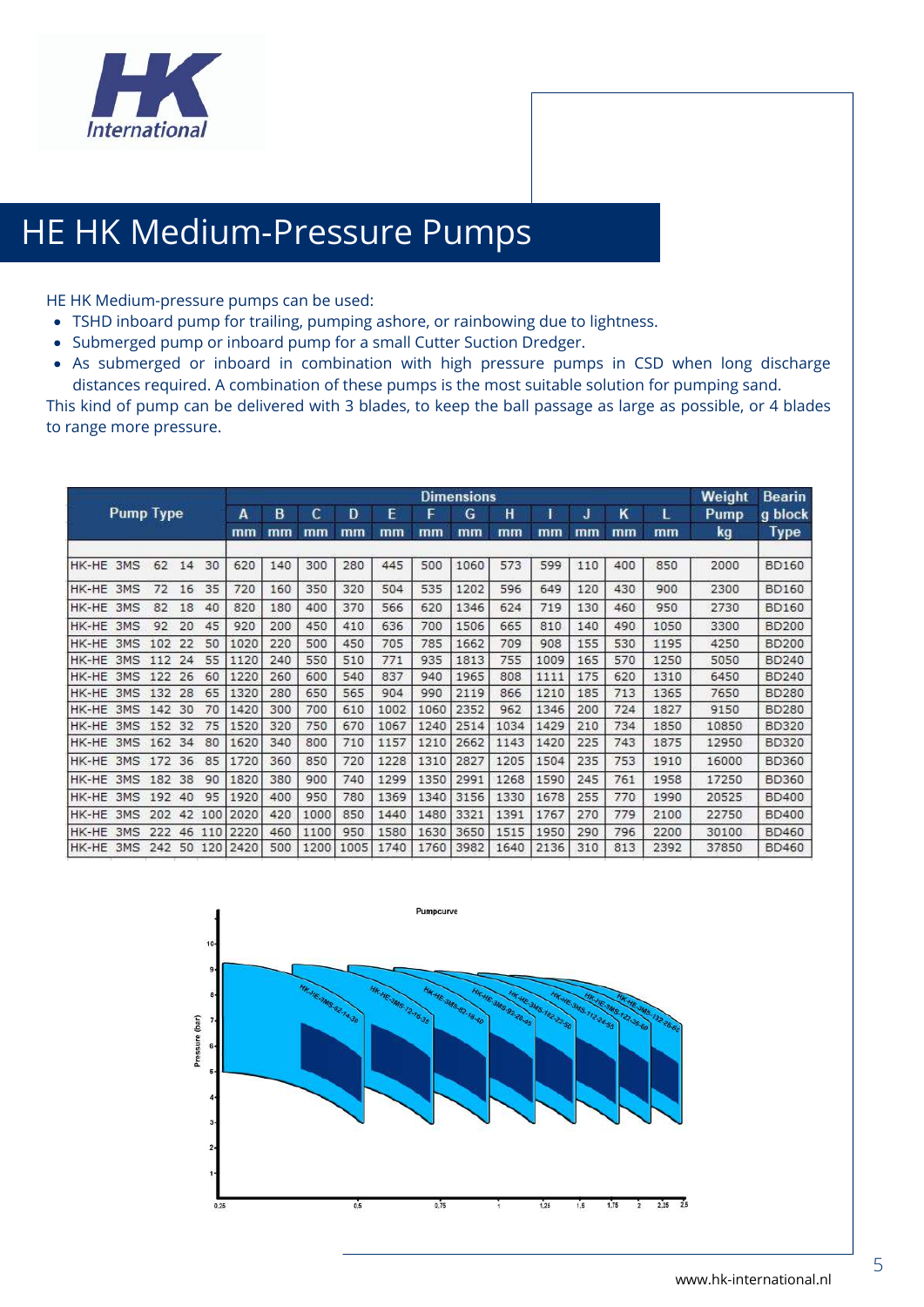

# HE HK Medium-Pressure Pumps

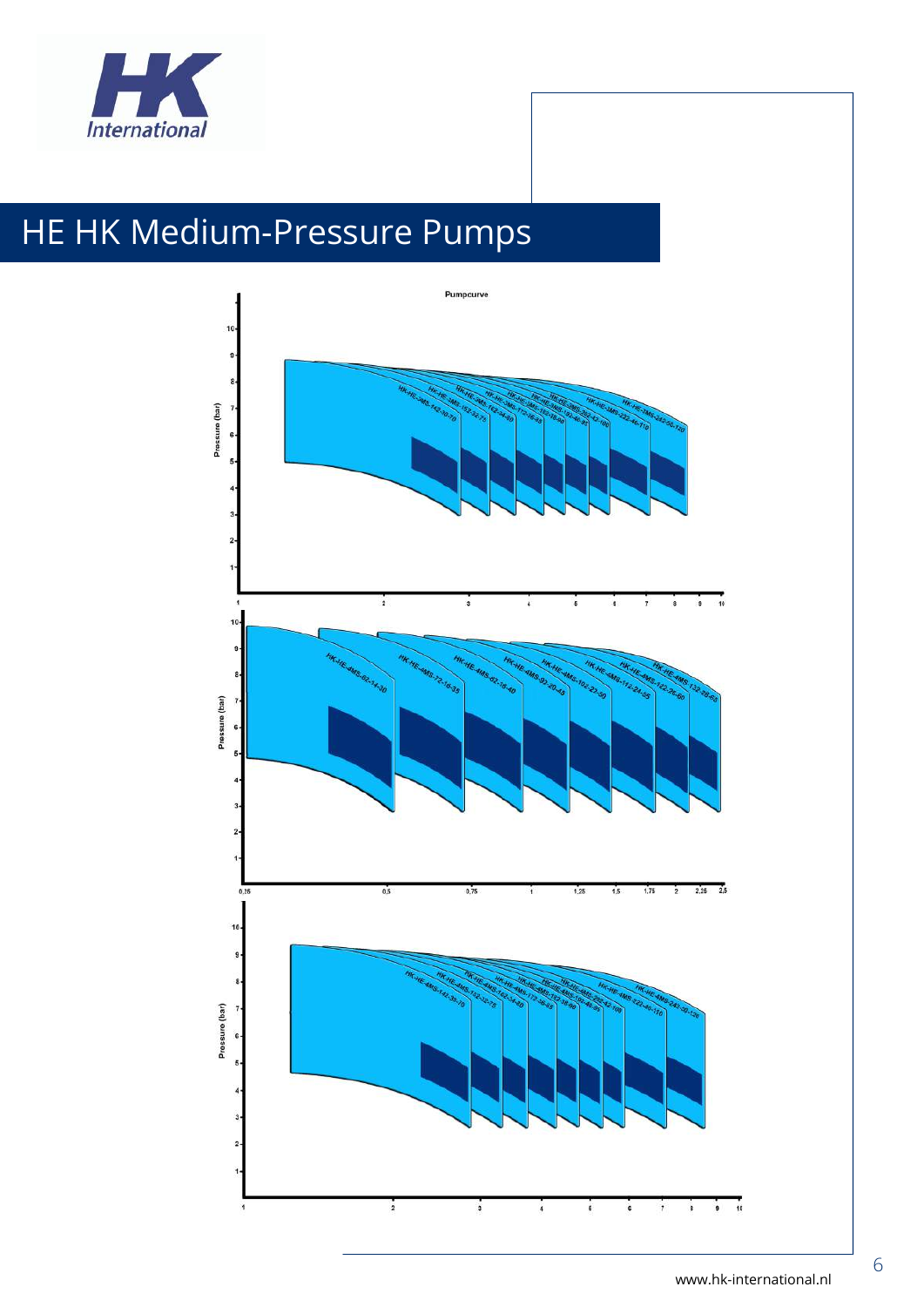

### HE HK High-Pressure Pumps

HE HK High-pressure pumps can be used:

- TSHD inboard pump discharging in combination with a submerged pump for loading.
- As submerged or inboard in combination with high pressure pumps in CSD when long discharge distances required. A combination of these pumps is the most suitable solution for pumping sand.

This kind of pump can be delivered with 3 blades, to keep the ball passage as large as possible, or 4 blades to range more pressure.

|                                   |      | <b>Dimensions</b> |      |     |      |      |      |      |      |     |     |      |       | <b>Bearing</b> |
|-----------------------------------|------|-------------------|------|-----|------|------|------|------|------|-----|-----|------|-------|----------------|
| <b>Pump Type</b>                  | A    | B                 | C    | Đ   | F    | F    | G    | н    |      | J   | κ   | L    | Pump  | block          |
|                                   | mm   | mm                | mm   | mm  | mm   | mm   | mm   | mm   | mm   | mm  | mm  | mm   | kq    | <b>Type</b>    |
| 30<br>HK-HE 3HS<br>79<br>14       | 790  | 140               | 300  | 220 | 515  | 580  | 1225 | 515  | 610  | 110 | 400 | 850  | 2550  | <b>BD160</b>   |
| 35<br>HK-HE 3HS<br>16<br>92       | 920  | 160               | 350  | 250 | 592  | 670  | 1402 | 595  | 700  | 120 | 430 | 900  | 3200  | <b>BD200</b>   |
| HK-HE 3HS<br>18<br>40<br>105      | 1050 | 180               | 400  | 290 | 671  | 750  | 1582 | 665  | 790  | 130 | 460 | 950  | 4150  | <b>BD200</b>   |
| HK-HE 3HS<br>45<br>118<br>20      | 1180 | 200               | 450  | 320 | 752  | 825  | 1765 | 745  | 880  | 140 | 490 | 1050 | 5200  | BD240          |
| HK-HE 3HS<br>22<br>50<br>131      | 1310 | 220               | 500  | 365 | 831  | 930  | 1949 | 805  | 980  | 155 | 530 | 1195 | 7000  | BD280          |
| HK-HE 3HS 144<br>55<br>24         | 1440 | 240               | 550  | 395 | 910  | 1020 | 2137 | 895  | 1070 | 165 | 570 | 1250 | 9300  | BD320          |
| <b>HK-HE 3HS 157</b><br>60<br>26  | 1570 | 260               | 600  | 430 | 985  | 1110 | 2326 | 965  | 1170 | 175 | 620 | 1310 | 11650 | <b>BD320</b>   |
| <b>HK-HE 3HS 170</b><br>65<br>28  | 1700 | 280               | 650  | 465 | 1088 | 1125 | 2504 | 1105 | 1255 | 185 | 713 | 1365 | 13950 | <b>BD360</b>   |
| HK-HE 3HS<br>70<br>183<br>30      | 1830 | 300               | 700  | 510 | 1170 | 1196 | 2696 | 1142 | 1350 | 200 | 724 | 1827 | 16700 | BD360          |
| HK-HE 3HS<br>75<br>32<br>196      | 1960 | 320               | 750  | 535 | 1252 | 1272 | 2887 | 1255 | 1440 | 210 | 734 | 1850 | 19400 | BD400          |
| HK-HE 3HS<br>209<br>80<br>34      | 2090 | 340               | 800  | 575 | 1334 | 1351 | 3079 | 1325 | 1540 | 225 | 743 | 1875 | 22500 | BD400          |
| HK-HE 3HS<br>36<br>85<br>222      | 2220 | 360               | 850  | 610 | 1446 | 1463 | 3340 | 1390 | 1630 | 235 | 753 | 1910 | 25850 | BD460          |
| HK-HE 3HS<br>235<br>38<br>90      | 2350 | 380               | 900  | 670 | 1529 | 1549 | 3537 | 1460 | 1730 | 245 | 761 | 1958 | 28800 | <b>BD460</b>   |
| <b>HK-HE 3HS 248</b><br>40<br>95  | 2480 | 400               | 950  | 710 | 1612 | 1638 | 3735 | 1535 | 1790 | 260 | 770 | 1990 | 33500 | <b>BD500</b>   |
| <b>HK-HE 3HS 261</b><br>42<br>100 | 2610 | 420               | 1000 | 750 | 1694 | 1730 | 3935 | 1610 | 1940 | 270 | 779 | 2100 | 38000 | <b>BD500</b>   |
| HK-HE 3HS<br>46<br>287<br>110     | 2870 | 460               | 1100 | 810 | 1859 | 1922 | 4338 | 1765 | 2100 | 290 | 796 | 2200 | 44500 | <b>BD560</b>   |
| HK-HE 3HS<br>313<br>50<br>120     | 3130 | 500               | 1200 | 865 | 2022 | 2124 | 4749 | 1925 | 2280 | 310 | 813 | 2392 | 53500 | <b>BD560</b>   |

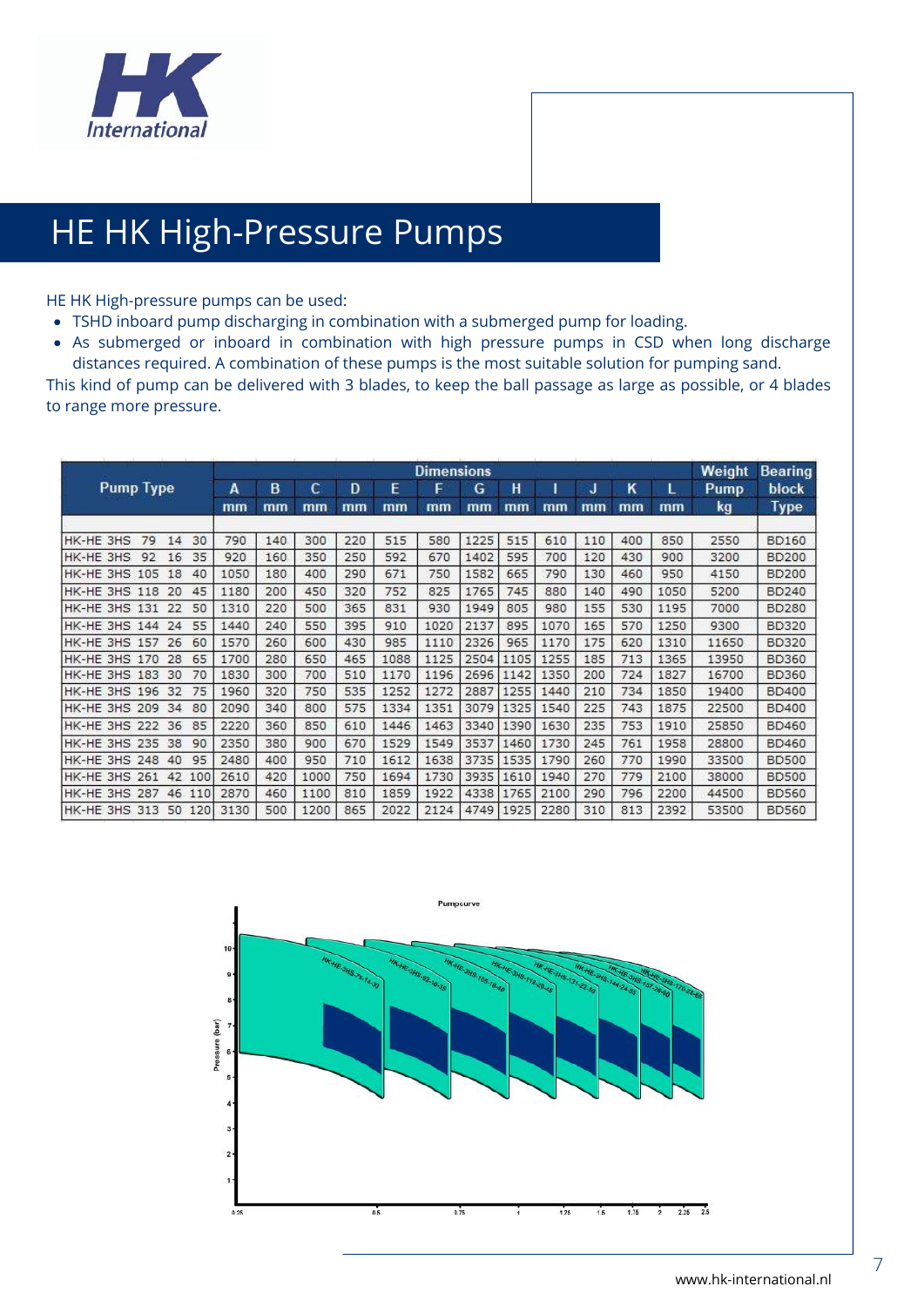

# HE HK High-Pressure Pumps

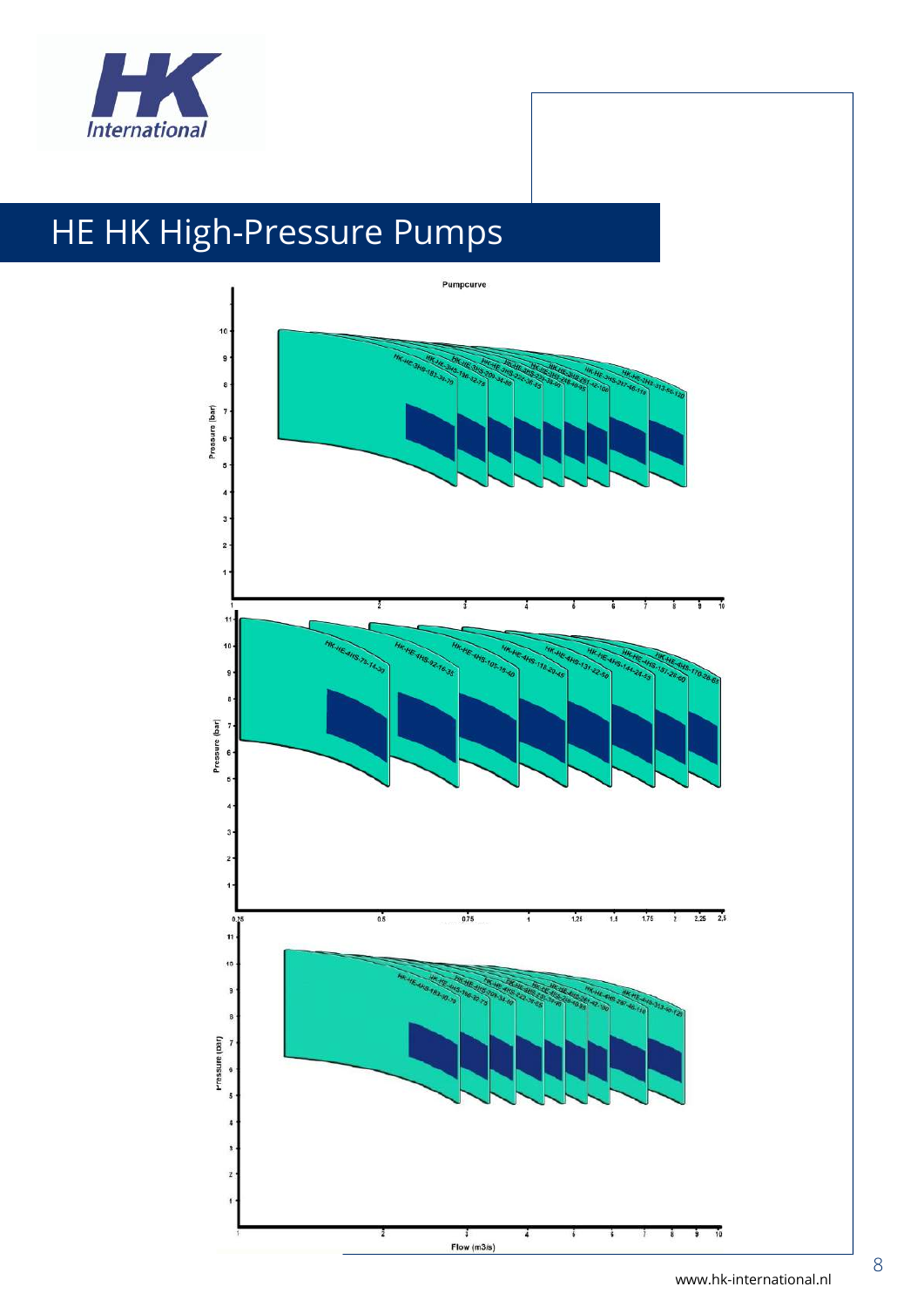

## HE HK Cuter Special Pumps

HE HK Cutter Special Pumps are designed to allow an extra-large ball passage for CSD. These pumps are especially suitable for pump rock and stone. Normally these pumps are delivered with 3 blades to keep the ball passage as large as possible. However, it is common to delivery 4 blades impeller for long discharge distances with sand material.

|           |                 |     |    |     |      |     |      | Weight | <b>Bearing</b> |      |      |      |      |     |     |             |       |              |
|-----------|-----------------|-----|----|-----|------|-----|------|--------|----------------|------|------|------|------|-----|-----|-------------|-------|--------------|
| Pump Type |                 |     |    | A   | B    | C   | D    | E      | F              | G    | н    |      | J    | κ   | L   | <b>Pump</b> | block |              |
|           |                 |     |    |     | mm   | mm  | mm   | mm     | mm             | mm   | mm   | mm   | mm   | mm  | mm  | mm          | kg    | <b>Type</b>  |
| HK-HE 3CS |                 | 75  | 15 | 30  | 750  | 150 | 300  | 300    | 517            | 568  | 1230 | 600  | 640  | 113 | 325 | 850         | 2650  | <b>BD160</b> |
| HK-HE 3CS |                 | 86  | 18 | 35  | 860  | 180 | 350  | 320    | 585            | 645  | 1386 | 621  | 736  | 132 | 345 | 900         | 2850  | BD160        |
| HK-HE     | 305             | 98  | 21 | 40  | 980  | 210 | 400  | 360    | 663            | 726  | 1578 | 690  | 810  | 148 | 360 | 950         | 3650  | BD200        |
| HK-HE     | 3CS             | 110 | 23 | 45  | 1100 | 230 | 450  | 393    | 737            | 826  | 1721 | 720  | 928  | 158 | 369 | 1050        | 4400  | BD200        |
| HK-HF     | 3CS             | 122 | 25 | 50  | 1220 | 250 | 500  | 430    | 818            | 887  | 1928 | 790  | 990  | 168 | 380 | 1195        | 5500  | BD240        |
| HK-HE 3CS |                 | 135 | 28 | 55  | 1350 | 280 | 550  | 486    | 897            | 975  | 2073 | 850  | 1151 | 184 | 399 | 1250        | 6500  | BD240        |
| HK-HE     | 3 <sub>CS</sub> | 145 | 31 | 60  | 1450 | 310 | 600  | 540    | 967            | 1058 | 2298 | 940  | 1186 | 203 | 430 | 1310        | 7800  | BD240        |
| HK-HE     | 3CS             | 158 | 33 | 65  | 1580 | 330 | 650  | 569    | 1042           | 1157 | 2448 | 1014 | 1250 | 217 | 455 | 1365        | 9900  | BD280        |
| HK-HE     | 3 <sub>CS</sub> | 170 | 36 | 70  | 1700 | 360 | 700  | 620    | 1145           | 1175 | 2635 | 1120 | 1390 | 233 | 753 | 1827        | 14250 | BD280        |
| HK-HE 3CS |                 | 182 | 38 | 75  | 1820 | 380 | 750  | 669    | 1224           | 1262 | 2823 | 1189 | 1482 | 244 | 764 | 1850        | 15750 | BD320        |
| HK-HE     | 3 <sub>CS</sub> | 190 | 40 | 80  | 1900 | 400 | 800  | 710    | 1280           | 1310 | 2940 | 1250 | 1550 | 253 | 773 | 1875        | 17400 | BD320        |
| HK-HF     | 3CS             | 205 | 43 | 85  | 2050 | 430 | 850  | 766    | 1377           | 1376 | 3179 | 1321 | 1667 | 266 | 786 | 1910        | 20250 | <b>BD360</b> |
| HK-HE     | 3 <sub>CS</sub> | 215 | 45 | 90  | 2150 | 450 | 900  | 790    | 1445           | 1485 | 3330 | 1390 | 1755 | 273 | 793 | 1958        | 23800 | BD360        |
| HK-HE     | 3 <sub>CS</sub> | 228 | 48 | 95  | 2280 | 480 | 950  | 840    | 1527           | 1541 | 3540 | 1448 | 1855 | 290 | 810 | 1990        | 27300 | BD400        |
| HK-HE     | 3CS             | 240 | 50 | 100 | 2400 | 500 | 1000 | 880    | 1610           | 1660 | 3720 | 1520 | 1960 | 310 | 813 | 2100        | 33000 | BD460        |
| HK-HE     | 3 <sub>CS</sub> | 260 | 56 | 110 | 2600 | 560 | 1100 | 950    | 1740           | 1745 | 4035 | 1660 | 2130 | 333 | 853 | 2200        | 38400 | <b>BD460</b> |
| HK-HE 3CS |                 | 280 | 60 | 120 | 2800 | 600 | 1200 | 1050   | 1870           | 1945 | 4355 | 1760 | 2295 | 353 | 873 | 2392        | 47000 | <b>BD500</b> |

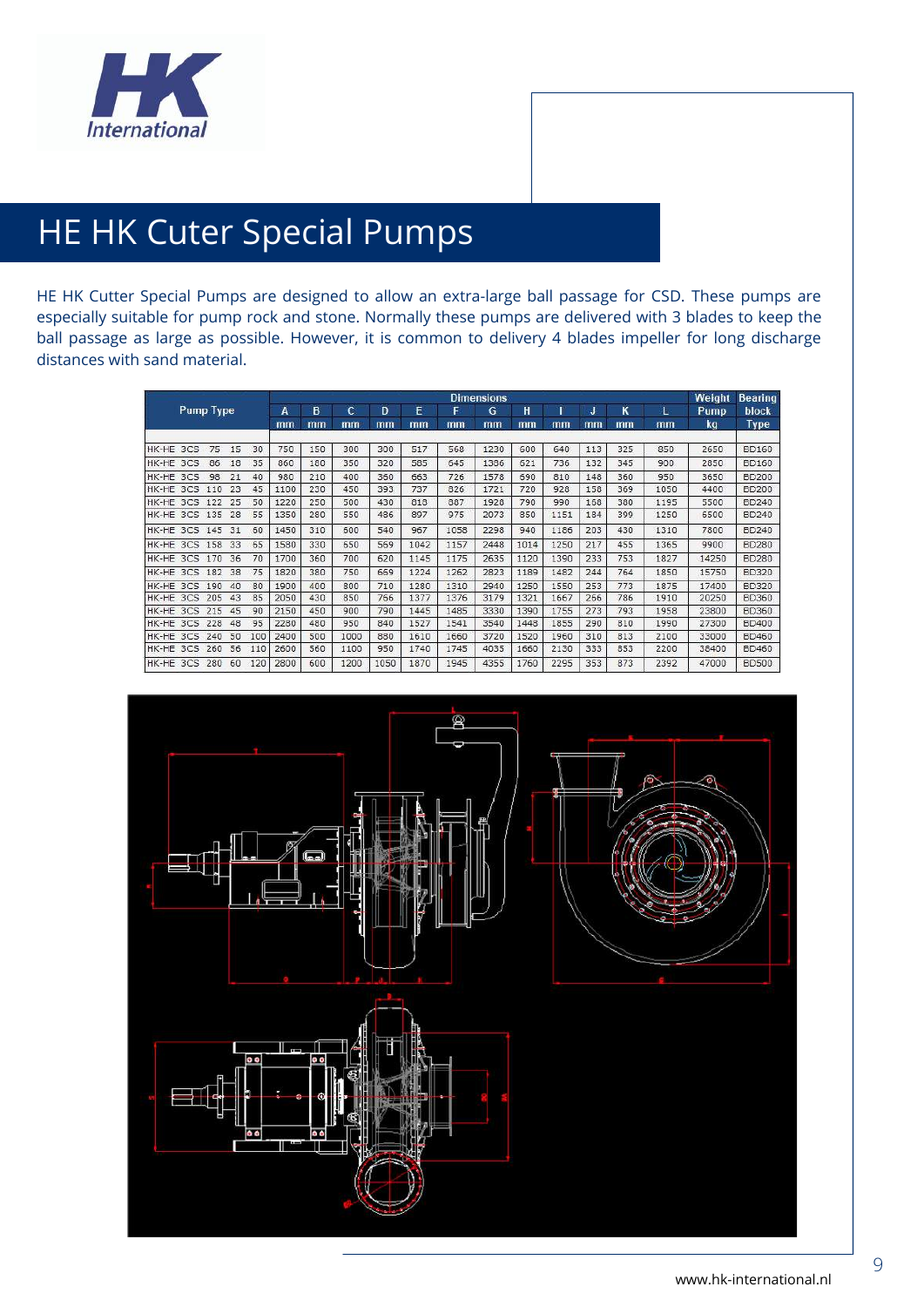

# **HE HK Cuter Special Pumps**



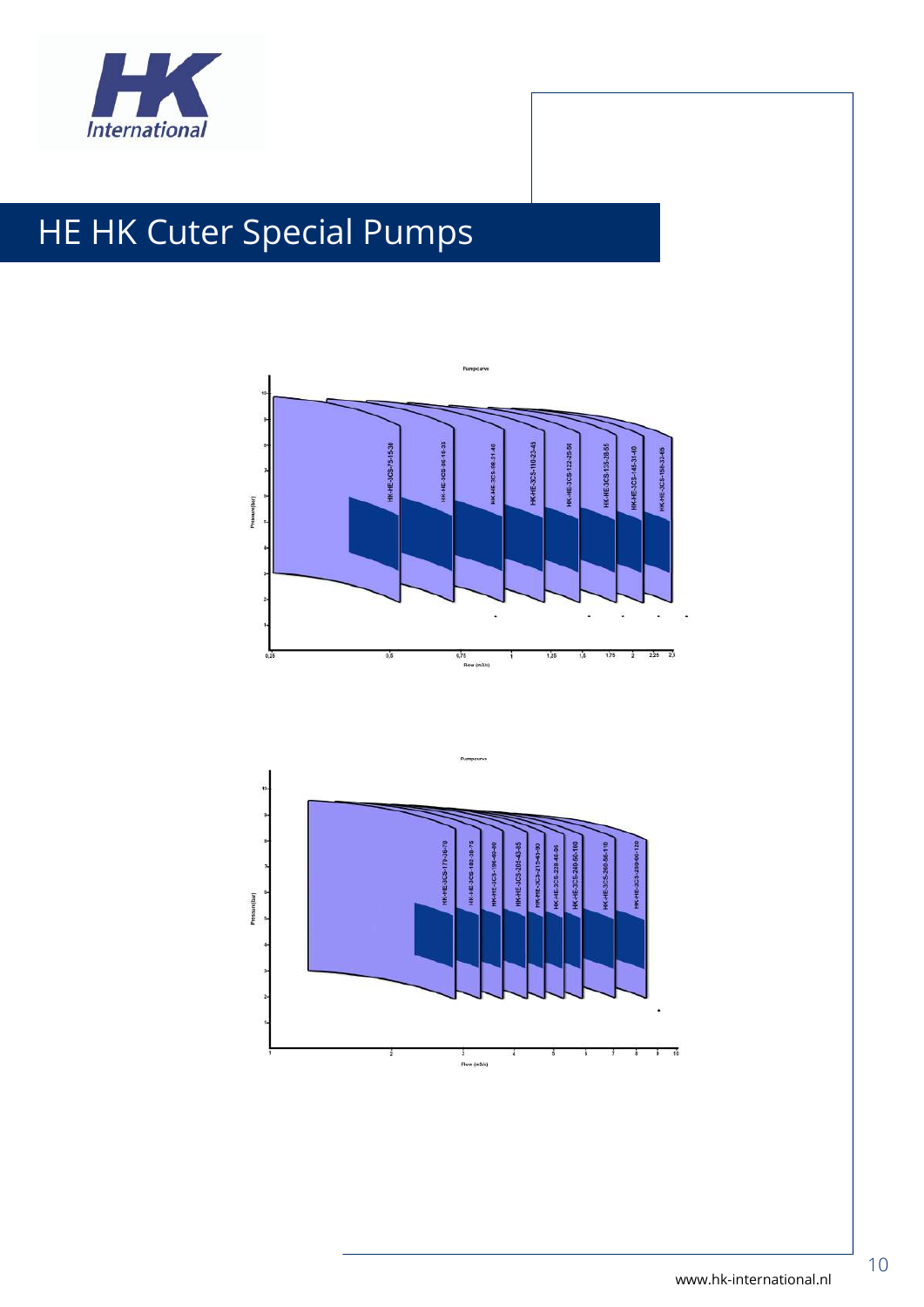

### HK Bearing Block

HK bearing blocks are designed to support all the forces created by the dredging flow and impeller. Our bearing blocks are manufactured using first-class materials, making them able to withstand vibrations, thermal variations, and all kinds of impacts on the impeller. The best quality bearings are used to ensure the highest reliability.

|              |     | Mass(kg) |      |      |      |       |
|--------------|-----|----------|------|------|------|-------|
| <b>Type</b>  | P   | Q        | R    | s    | T    |       |
| <b>BD160</b> | 135 | 845      | 265  | 750  | 1200 | 970   |
| <b>BD200</b> | 210 | 1050     | 410  | 860  | 1300 | 1730  |
| BD240        | 240 | 1060     | 470  | 1160 | 1560 | 2175  |
| <b>BD280</b> | 275 | 1160     | 530  | 1220 | 1680 | 3400  |
| <b>BD320</b> | 280 | 1365     | 590  | 1310 | 2200 | 4550  |
| <b>BD360</b> | 300 | 1580     | 640  | 1420 | 2240 | 6000  |
| <b>BD400</b> | 350 | 1530     | 710  | 1500 | 2250 | 7000  |
| <b>BD460</b> | 400 | 1900     | 750  | 1850 | 2850 | 11500 |
| <b>BD500</b> | 544 | 2000     | 935  | 2000 | 3100 | 17000 |
| <b>BD560</b> | 550 | 2300     | 1000 | 2200 | 3500 | 21500 |